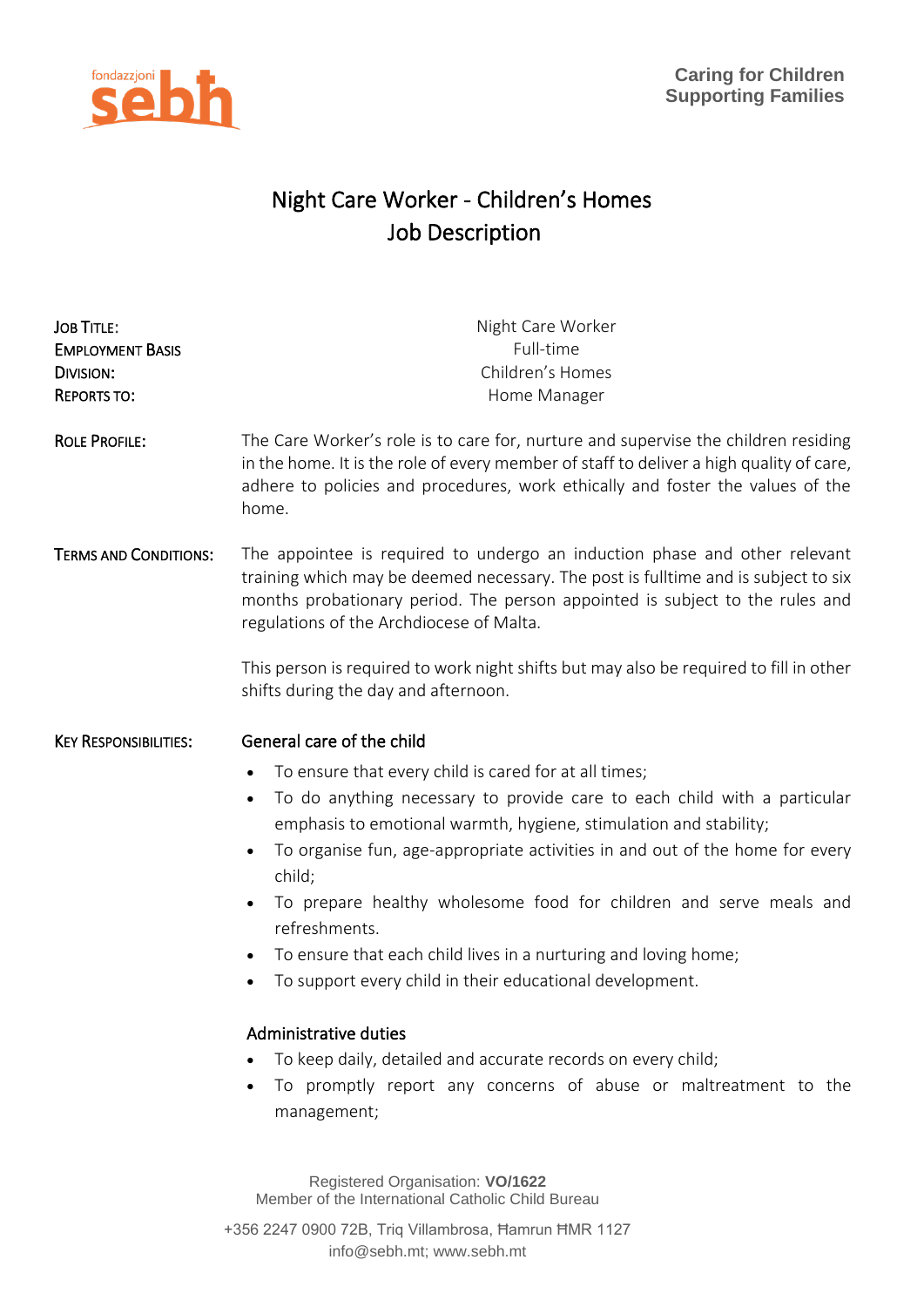- To keep up to date with the progress of each child by reading the logbook daily;
- To ensure that the rules of the home are followed by all children;
- To perform housekeeping duties such as laundry, cleaning, dishwashing, and changing of linens;
- To follow tasks as delegated by social workers and the management of the home;
- To either drive or accompany children to and from school, on outings, and to medical appointments, whenever required;
- To attend regular supervision and further their professional development;
- To be available to work shifts according to the children's needs as directed by the Home Manager.

### Skills and attributes as members of the care team

- An optimistic outlook to life in order to be positive role models for every child;
- A can do attitude;
- Effective team working skills;
- Writing skills to write down daily reports and other documentation;
- Understanding and managing child behaviour;
- Knowledge and understanding of child development;
- Observation, listening and empathic skills;
- An understanding of equal opportunity issues;
- Basic computer skills;
- Ability to communicate effectively with others;
- Ability to remain patient, objective and positive under pressure.

#### MINIMUM REQUIREMENTS:

## Qualifications

- It is essential to have some form of qualification in Residential Care Work or in working with children as a minimum.
- A qualification in the Social field is preferable. Students working towards such a qualification are also encouraged to apply.
- A clean Manual Driving Licence.

## Experience

• Experience of working with children as a care worker or volunteer or student placement is desirable.

Registered Organisation: **VO/1622** Member of the International Catholic Child Bureau

+356 2247 0900 72B, Triq Villambrosa, Ħamrun ĦMR 1127 info@sebh.mt; www.sebh.mt